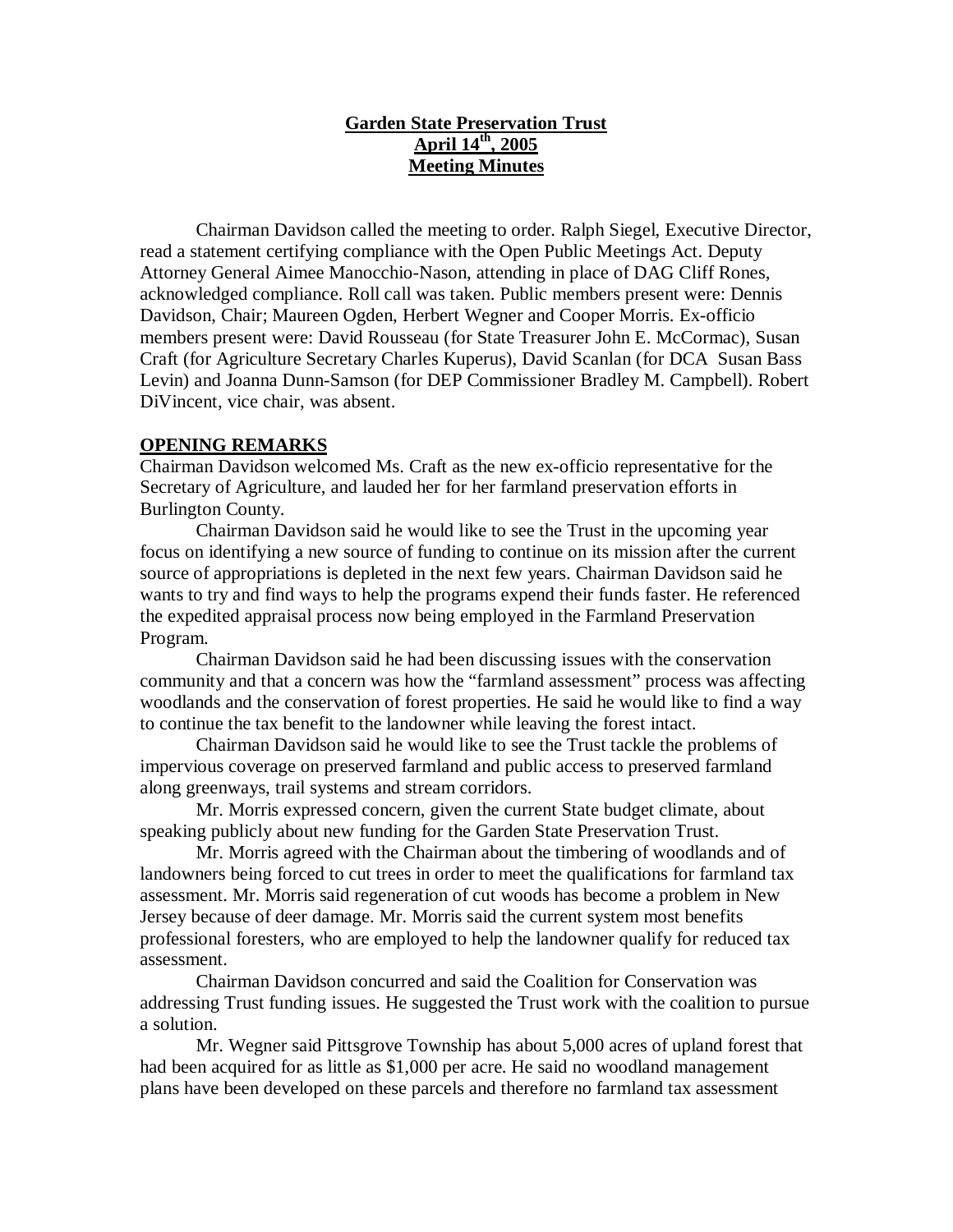was in effect. As a result, Mr. Wegner said, property taxes have tripled on these parcels and the development value of the land is now about \$30,000 per acre. He said these factors are forcing present owners to sell for real estate development.

Maureen Ogden questioned if the problem of a special tax assessment on forest lands could be accomplished without an amendment to the New Jersey Constitution or if it could be changed in the language of a proposed piece of legislation.

Ms. Odgen said she was concerned about the lack of proper monitoring of conservation and development easements, especially by municipalities and counties, on land that is not supposed to be developed. She said the Trust should work on this issue. Ms. Ogden said previous Trust staff had investigated this problem statewide but that staff for this purpose had been eliminated.

Chairman Davidson said he agreed the possible lack of and failure of easement enforcement is a significant issue which the Trust should address statewide.

### **APPROVAL OF MINUTES OF NOV. 10, 2004**

Mr. Morris requests the correction of a typographical error.

Moved as amended by Mr. Rousseau Seconded by Ms. Ogden Minutes Approved 7-0 Ms. Craft abstained. (She had not attended the November  $10<sup>th</sup>$  meeting.)

#### **EXECUTIVE DIRECTORS REPORT**

Mr. Siegel introduced and welcomed David Scanlan as the new ex-officio representative for the Commissioner of Community Affairs Susan Bass-Levin, replacing former representative Marge Della Vecchia.

Mr. Siegel reviewed the opening balances, closing balances and forecast of expenditures for the Garden State Green Acres Preservation Trust Fund for Fiscal Years 2005 and 2006. Mr. Siegel reported cash available was adequate to support the appropriation requested by the Green Acres Program for \$75 million for State acquisitions and recreational development. Mr. Siegel presented tables showing a balance of \$289 million remaining available to Green Acres for appropriation under the current GSPT program. He said if the \$75 million request were to be approved today there would be a net sum of \$214 million available for Green Acres Local and Nonprofit Appropriations during FY2006 plus all Green Acres Appropriations FY2007 through FY2009.

Mr. Siegel asked if the Green Acres staff would agree to deviate from the agenda by presenting their State Acquisition and Recreational Development request first and postponing their presentation of the Green Acres Land Preservation Plan in order to accommodate Mr. Rousseau, who had to leave for another meeting. The representatives of the Green Acres Program agreed to do so.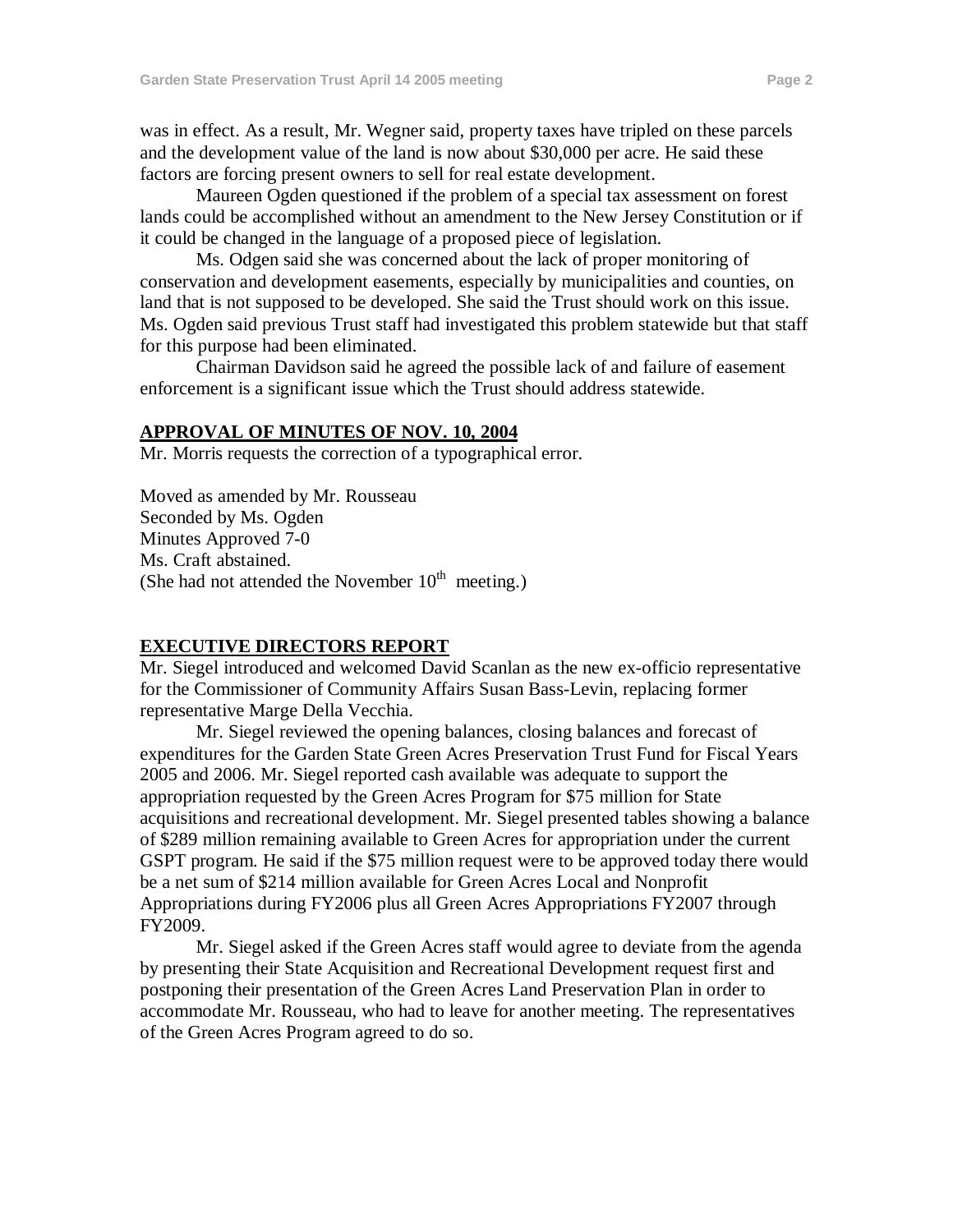### **PRESENTATION ON GREEN ACRES STATE ACQUISITIONS AND DEVELOPMENT REQUEST**

John Flynn, administrator of the Department of Environmental Protection's Green Acres Program, began the presentation. He said this appropriation request would be the ninth request made to the Garden State Preservation Trust and, if approved, would amount to a total appropriation for State land acquisition of \$450 million. Ms. Flynn said the expenditure of funds for the State land acquisition program was moving along at a good pace and he credited his staff for their efforts. Mr. Flynn said his staff is currently negotiating with the owners of 425 properties throughout the State and that the current request before the Trust for \$75 million included \$65 million targeted for 16 "priority resource areas."

Mr. Flynn said the one difference in the FY2006 request from prior years was the request for \$10 million for capital improvements in State parks. He said this had been done with all the other Green Acres bond acts prior to the Garden State Preservation Trust Act and this would be the first time GSPT funds were requested for this purpose.

John S. Watson Jr., the Assistant Commissioner of the Department of Environmental Protection, said in the last five years over 100,000 acres have been added to their programs' management responsibilities. He said funding for capital improvements was warranted and was permitted and called for by the GSPT Act.

Mr. Morris asked about Green Acres' definition of capital improvements and if new structures and maintenance was part of this definition. Mr. Watson said it was a combination of both and could include boat ramps and restroom facilities along with grassland and wildlife habitat restoration, development or improvement.

Mr. Morris asked if the maintenance of facilities such as the tower and mansion at High Point State Park would be examples of projects suitable for funding under this request. Mr. Watson said he wouldn't categorize High Point State Park projects as maintenance but rather as capital restoration.

Mr. Morris said he was concerned that GSPT funds should not be used for "routine" maintenance and that those expenditures should come from the Department of Environmental Protection's operating budget.

Ms. Samson said she agreed with Mr. Morris and said the projects that would be funded were not routine maintenance. She said there was an urgent need for funding the proper management of properties that have been acquired through GSPT funding.

Chairman Davidson said many facilities needed restoration not because of a lack of routine maintenance but because these facilities had simply worn out over time from their intended use.

Ms. Ogden said prior bond issues had called for a percentage of bond proceeds to be dedicated for development. Mr. Watson in support cited several prior bond issues and the amounts of them that had been reserved for capital restoration and recreational development.

Mr. Morris said he did not oppose the proposed use of funds for recreational development but he was concerned it could lead to the diversion of GSPT funds from land acquisition in the future. Mr. Morris said funds were diverted from land preservation several years ago to pay for staff and this practice continues annually.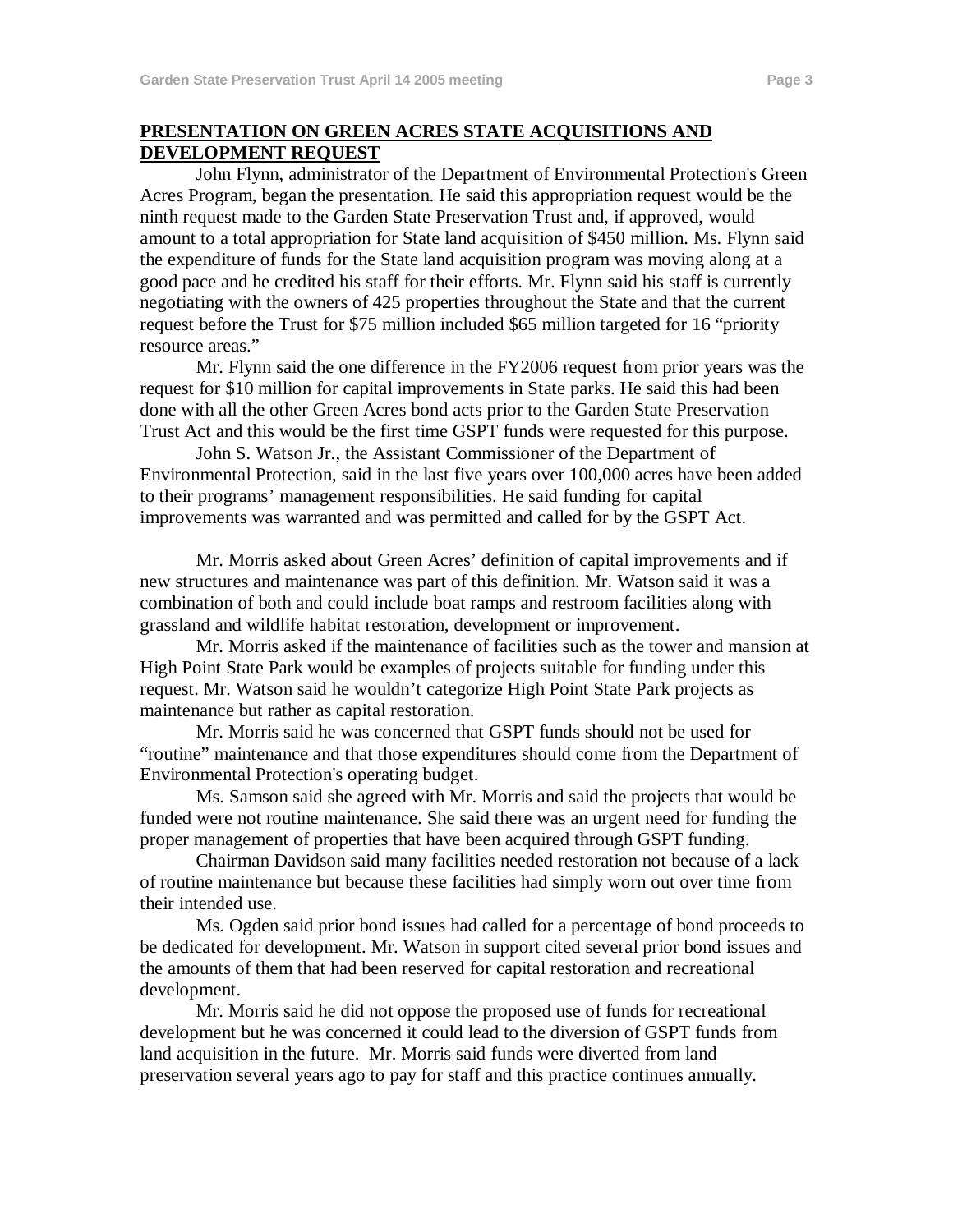Ms. Ogden said there had been legislation introduced to set aside \$25 million per year for maintenance. She said this needs to be addressed again. Chairman Davidson agreed. Ms. Samson said the DEP was looking for other sources of funding for these issues.

Mr. Rousseau excused himself from the meeting and was thenceforth absent. He told the Chairman he wanted to leave a positive vote on the current resolution and the future ones voted on during this session. (Counsel subsequently ruled absent members were not permitted to leave votes in this manner and so Mr. Rousseau's votes were not counted.)

Chairman Davidson opened the floor for public comment on the Green Acres project request.

Michael Catania of Conservation Resources spoke in favor of funding the recreational development of preserved land and said he would routinely hear criticisms about why the State proposes to buy more land when it cannot take care of what it has. Mr. Catania , who also heads the non-profit Coalition for Conservation, said he was speaking only for himself as the Coalition had not yet had a chance to review the FY2006 request for \$10 million for capital improvements. Mr. Catania said he believed the Coalition would not want it to be an annual practice. He strongly urged that other ways be found to fund capital improvements and maintenance in future state budgets, and supported comments by Mr. Morris to that effect.

Mr. Wegner said he hoped the request was not a product of the current State budget problems. Chairman Davidson agreed with Mr. Wegner's concerns.

### **RESOLUTION # 05-001**

Resolution Of The Garden State Preservation Trust To Approve Green Acres State Acquisition & Development Projects for Fiscal Year 2006

Moved by Ms. Craft Seconded by Ms. Samson Approved 7-0

Mr. Siegel asked for approval to submit expedited minutes on Resolution #05-001 to the Governor's Counsel's Office to speed introduction of appropriations legislation.

Moved by Mr. Wegner Seconded by Ms. Samson Approved unanimously by voice vote

Ms. Samson suggested the Trust relay to the Legislature and Governor the need for a stable source of funding for capital maintenance in State parks so the funds are not diverted from acquisition money in the future.

Chairman Davidson told Mr. Siegel to work with Mr. Flynn and Mr. Watson to prepare a letter to this effect.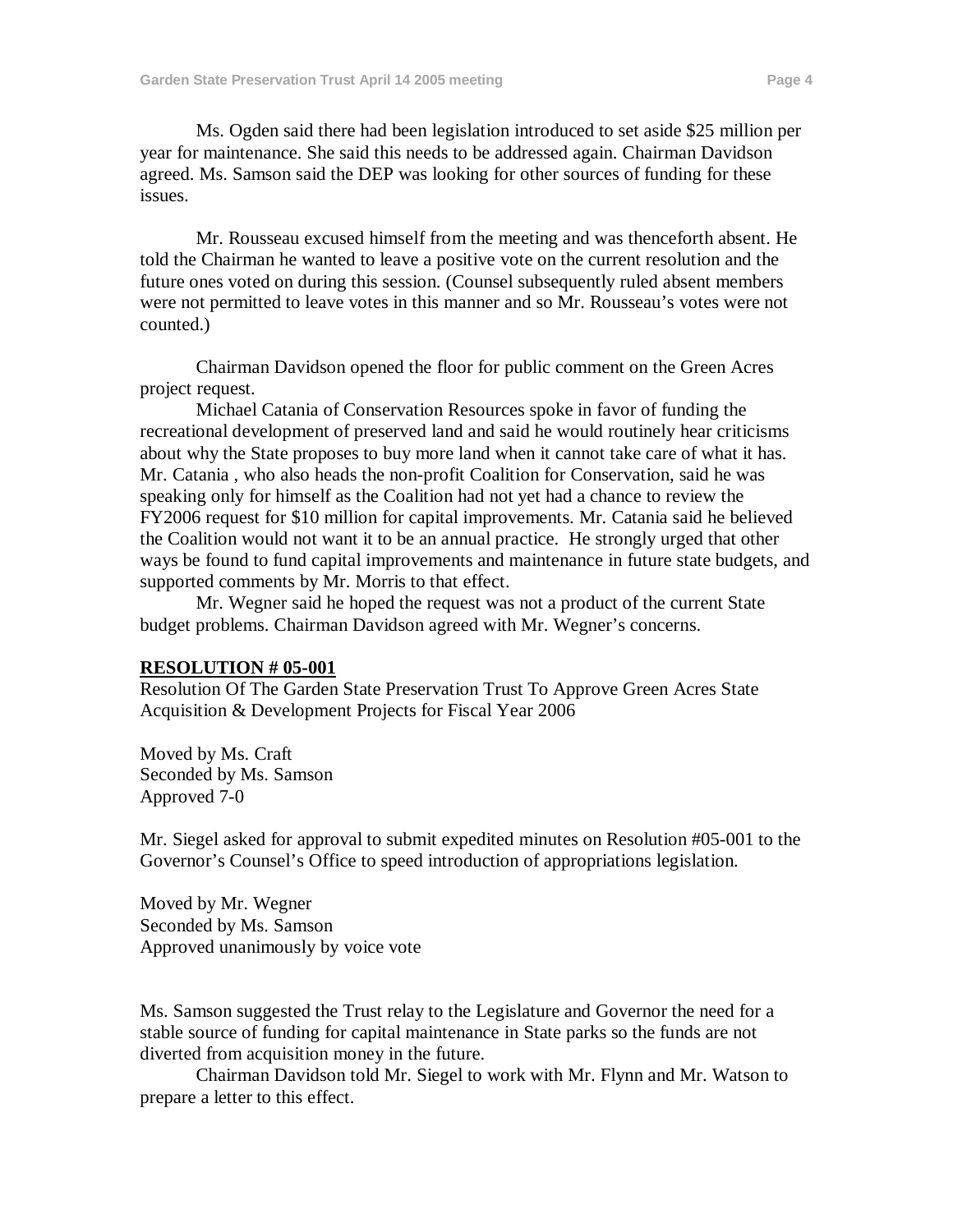Ms. Ogden requested that it should be researched how many times in the past the issue of funding for maintenance and other stewardship matters has been raised with the Trust.

### **PRESENTATION ON GREEN ACRES LAND PRESERVATION STRATEGY AND CRITERIA**

Mr. Flynn presented the Green Acres Land Preservation Plan as required by the "Smith Act," P.L. 2002, c.76, stipulating that water-resource areas and flood-prone area protection shall be a priority for the Green Acres Program State land acquisition effort.

Ms. Flynn explained how the Department of Environmental Protection has established 27-layer Geographical Information System (GIS) software mapping of the entire state down to parcels of 10,000 square feet to properly measure and apply criteria to every parcel available for State acquisition.

The presentation utilized maps with overlays of priority areas. Ms. Samson and Green Acres planning director Robert Stokes contributed to the presentation.

## **EXECUTIVE DIRECTORS REPORT CONTINUED**

Mr. Siegel introduced Sam Stanton from the Governor's Counsel Office Authorities Unit who was attending for Keith Barrack.

Mr. Siegel reported P.L. 2005 c.19 had been enacted exempting non-profits from the new "million dollar" realty transfer tax.

Mr. Siegel said there was no progress on S-1370 to permit higher-income investment of GSPT trust fund cash balances. He said he would like to send another copy of Resolution #04-007 urging enactment.

Mr. Siegel said in February he authorized the audit for the Fiscal Year 2003 and once it is complete he will authorize an audit for Fiscal Year 2004. At that point, Mr. Siegel said, the GSPT's appointed "Audit Committee" will take over the process.

Mr. Siegel noted the original draft agenda had included a vote on a GSPT code of ethics. He said staff at he Executive Commission on Ethical Standards had requested that the Trust delay such a vote until the Commission had an opportunity to review and approve the proposed code. Chairman Davidson said he would like the Trust to review the draft when complete. Mr. Siegel said it would be included in the mailing for the May meeting.

Mr. Siegel directed members to the Expenditure Monitoring Program revisions in the member books. He said the forecasts for annual expenditures need to be revised because of final numbers for FY2000 through FY2004 showed lower expenditures than had previously been reported. Mr. Siegel said it is not his intention to bring every minor change to the Trust for action but in this case he said it was warranted.

Chairman Davidson requested a deviation from the agenda and asked for an immediate vote on the EMP revisions.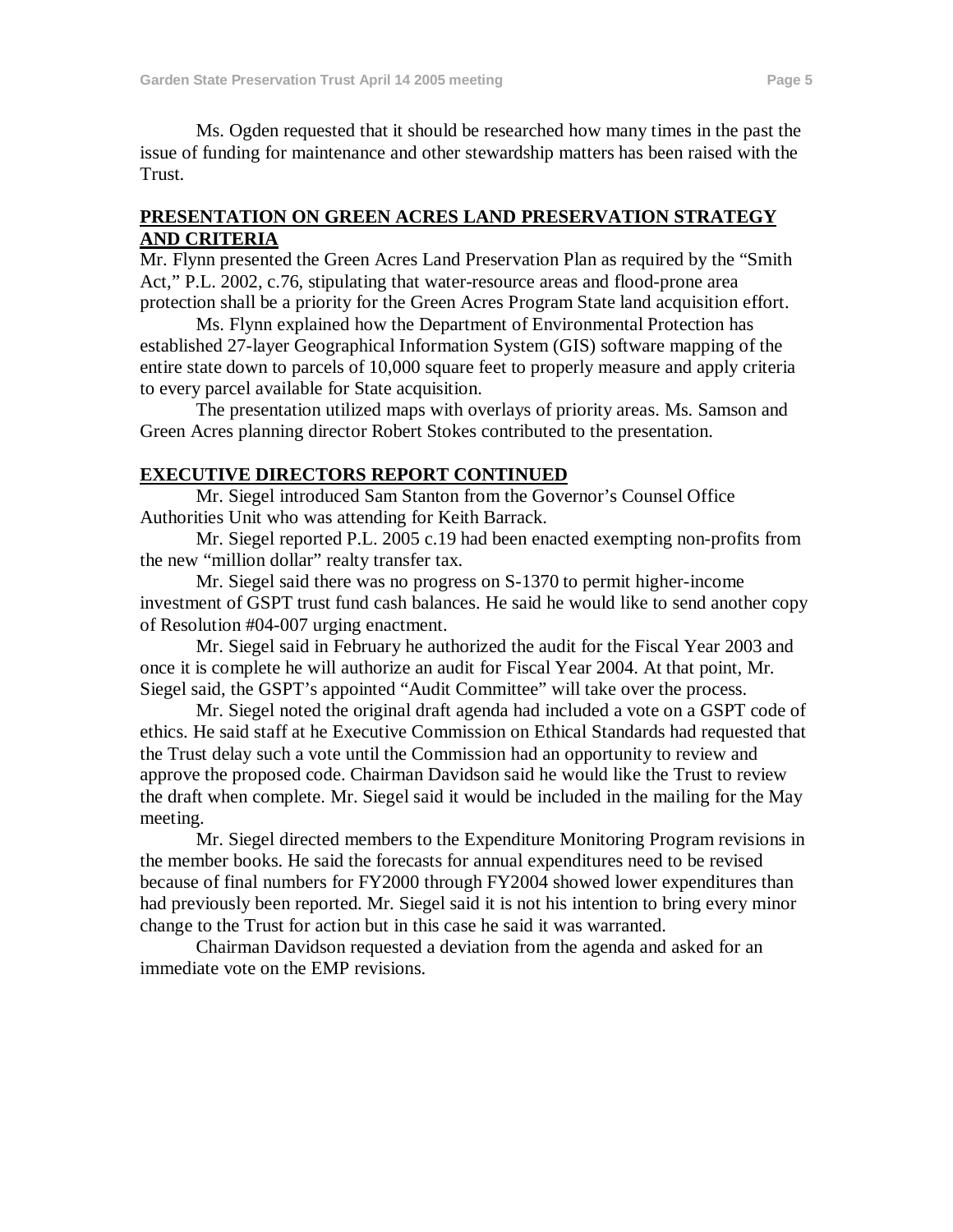#### **RESOLUTION # 05-002**

Resolution of The Garden State Preservation Trust To Adjust The Expenditure Monitoring Program

Moved by Ms. Craft Seconded by Mr. Scanlan Approved 7-0

## **EXECUTIVE DIRECTORS REPORT CONTINUED**

Mr. Siegel presented the Trust with a proposed resolution and letter from the chairman to be sent to members of Congress urging them to oppose the recommendations of Congress's Joint Committee on Taxation to reduce or rescind the tax incentives for the charitable donation of land. Mr. Siegel told members of the Trust that he did not believe the GSPT should "spout off" on a wide variety of issues not directly connected with land preservation finance but the JCT proposals bear directly on the GSPT's ability to leverage its funds. He said the majority of preservation transactions have involved some degree of bargain sale or discount from the landowner.

Mr. Siegel explained the most onerous parts of the JCT proposal would:

- 1) reduce the tax deduction for the partial donation of the value of a development easement on farmland;
- 2) remove the tax deduction for the partial donation of an easement on farmland where the owner resides;
- 3) dramatically reduce the value of any land donation by setting capital gains value according to the sum originally paid for the property.

Chairman Davidson requested a deviation from the agenda and asked for an immediate vote on the resolution to oppose the JCT proposals.

### **RESOLUTION # 05-003**

Urging Members Of Congress To Protect Federal Tax Benefits For Landowners Who Preserve Their Land

Moved by Ms. Ogden Seconded by Mr. Wegner Approved 7-0

## **EXECUTIVE DIRECTORS REPORT CONTINUED**

Mr. Siegel discussed the "retreat" meeting tentatively scheduled for July  $12<sup>th</sup>$  to discuss Installment Purchase Agreements and the Trust's role in promoting IPAs. Mr. Siegel said one suggestion was for the staff to generate and distribute an educational report defining IPAs.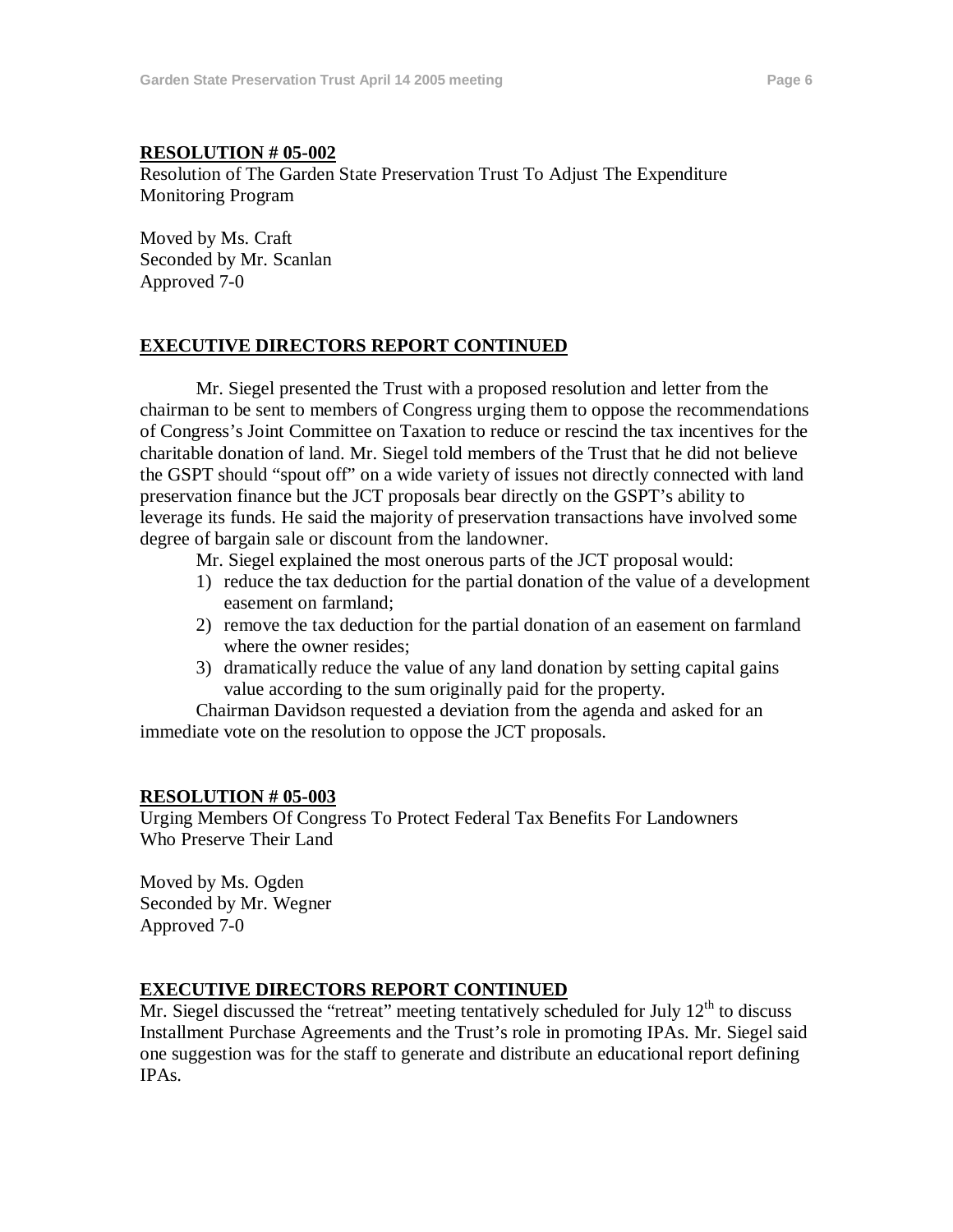Mr. Siegel said he required clarification from Trust members on directions to the staff because several unrelated issues had been addressed during this meeting with a variety of directions given to Trust staff to take action or perform a function regarding:

- 1. renewed funding source for GSPT
- 2. forestry tax assessments
- 3. trails access and greenways on preserved farmland
- 4. easement monitoring and enforcement
- 5. stewardship funding resources
- 6. capital gains tax exemption for landowners

Mr. Siegel said further the Trust had directed the staff to focus on the IPA issue at previous meetings, which is why the retreat meeting has been scheduled.

Mr. Siegel said a presentation on progress concerning impervious coverage policies on preserved farmland was scheduled at the May meeting. Mr. Siegel said it appeared the Trust was interested in an additional meeting in the fall to address stewardship. He asked whether it should be a retreat meeting or a regular meeting at the Statehouse Annex where a public hearing or public forum could be held to receive documentation and expert testimony.

Mr. Siegel asked if it was the pleasure of Trust members to have any or all of these other topics covered at future retreat meetings of the Trust, and if not then in what manner and to what extent the Trust members would like him to address these topics.

### **TRUST MEMBER COMMENTS**

Ms. Ogden thought retreat meetings should be held and should be hosted at sites where the topic was prevalent.

Chairman Davidson suggested a discussion of possible retreat meetings at the May meeting along with topics, venues and formats to be covered.

Further discussion took place amongst several of the members regarding IPAs, their use, legality and origination.

Mr. Cooper asked if the "millionaire's realty transfer tax" exemption was in fact passed and did it apply only to non-profits or did it extend to individuals. Consensus was individual sellers were not exempt even if selling to the State of New Jersey.

Ms. Wegner inquired whether there had been any movement on the proposal to exempt from capital gains tax the funds landowners are paid by the Farmland Preservation Program or the Green Acres Program to preserve their lands. Mr. Siegel said he had not had an opportunity to inquire into this but that he knew of no progress on this proposal.

Mr. Wegner said many farmers in his region of Salem County consider the capital gains tax liability as a major impediment to preserving their farms. Ms. Craft concurred and said this was the impetus behind the use of Installment Purchase Agreements in Burlington County while she was the Farmland Preservation director there.

Mr. Wegner said the GSPT should actively endorse and pursue procuring this tax benefit for landowners who agree to preserve their land as an additional incentive for preservation.